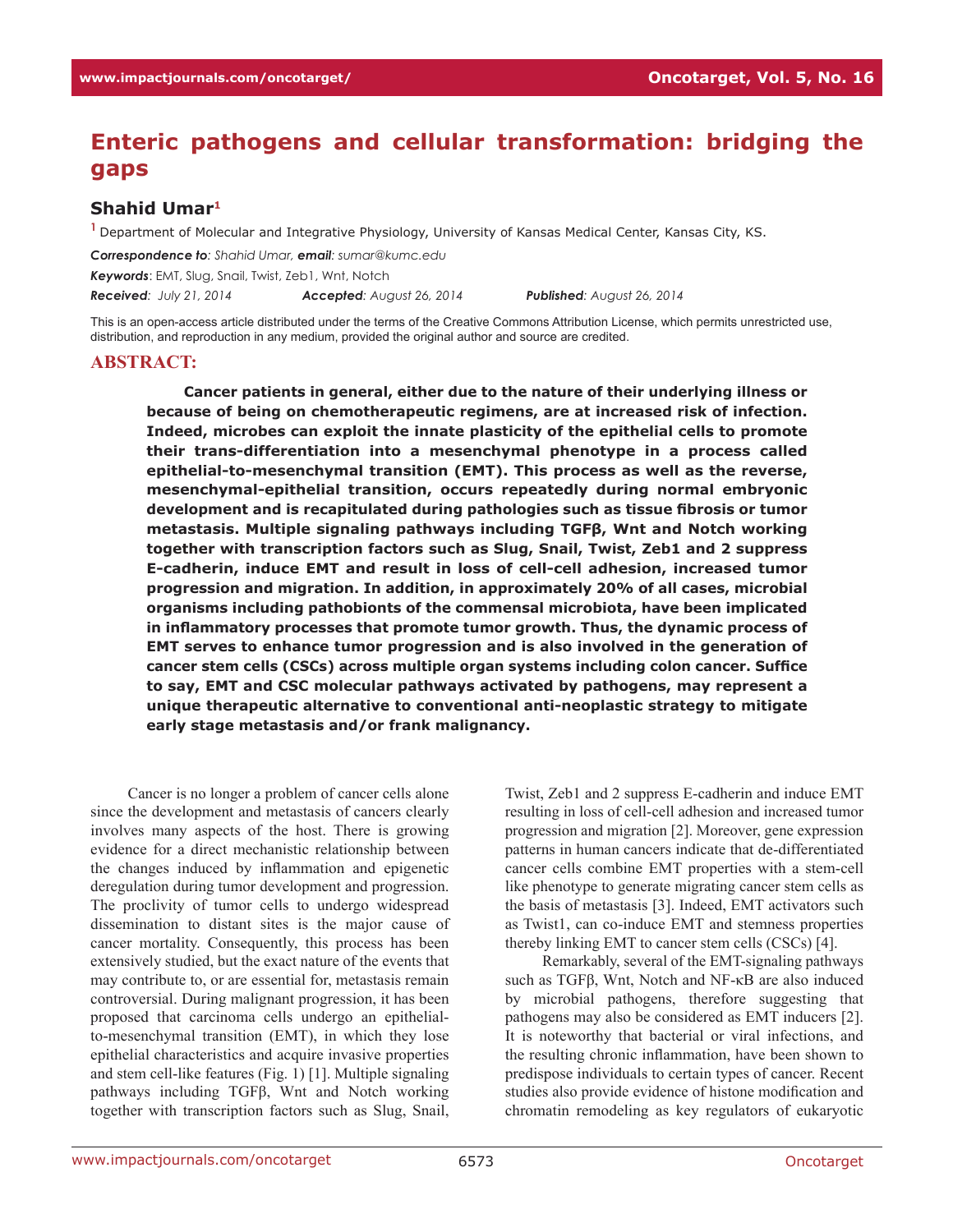transcription and therefore excellent targets for pathogenic infection [5]. Epigenetic remodeling including DNA methylation and posttranslational histone modifications, have recently been implicated in the regulation of EMT and tumor cell invasion [6]. Epigenetic dysregulation may contribute to inflammation-driven diseases including cancer, and can lead to the inappropriate silencing of genes necessary to inhibit cancer development. Growing evidence suggests a strong link of enhancer of zest homolog-2 (EZH2), a polycomb repressor complex-2 protein, to oncogenesis and to cancer-specific gene silencing. Overexpression of EZH2 has been found in many cancers and the expression level is correlated with tumor progression and poor prognosis [7].

Surprisingly, much of what we have learned about the process of EMT has come from elegant studies in tumor cell lines [8], while the characterization of the pathways leading to EMT *in vivo* is less clear. Rhim AD et al. [9] by doing lineage tracing in a pancreatic cancer model, recently demonstrated that cells acquire an invasive and metastatic phenotype before detectable tumor formation. Similarly, a recent study demonstrated expression of EMT markers during the pathogenesis of fistulae in Crohn's disease [10]. Utilizing an *in vivo* model of *Citrobacter rodentium* (CR)-induced preneoplastic colonic crypt hyperplasia, we have recently shown that hyperplastic crypts when cultured *in vitro*, exhibit EMT-like changes that promotes tumorigenesis following a second hit [11]. We have also discovered that Dclk1 and Lgr5 as markers of quiescent and rapidly cycling stem cells [12], are differentially expressed during progression and regression phases of crypt hyperplasia [11]. In addition, the process of EMT was epigenetically regulated as CR-induced upregulation of EZH2 levels at peak crypt hyperplasia was associated with E-cadherin promoter leading to its downregulation which is the hallmark of EMT process. Thus, it is not unprecedented for either the hyperplastic crypts or intestinal adenomas such as those seen in mice mutant for *Apc* gene [13], to serve as precursors of malignant tumors before detectable local invasion or may be even metastasis. Interestingly, the CR-induced EMT was almost completely attenuated following blockade of the Wnt/β-catenin and Notch crosstalk *in vivo* [11]. Since these pathways are also implicated in epithelial stem cell/CSCs maintenance and proliferation and are generally thought as the cells of origin for a large proportion of CRCs, our studies provide an excellent platform to link enteric pathogens to the cancers of the large intestine and how they can promote either the onset or propagation of EMT signal that promotes metastasis



**Figure 1: Epithelial-to-mesenchymal transition (EMT) pathways deregulated in cancer and the downstream effects.**  *Citrobacter rodentium* (CR) binding to the luminal surface of the large intestine in a susceptible host can influence the epigenetic signaling within the stem (green) and/or progenitor (blue) cells to promote inflammation and EMT. The diagram demonstrates a variety of effector pathways for EMT as well as the downstream consequences related to either local invasion or distant metastasis. Dotted lines and question marks represent the current focus in our laboratory.